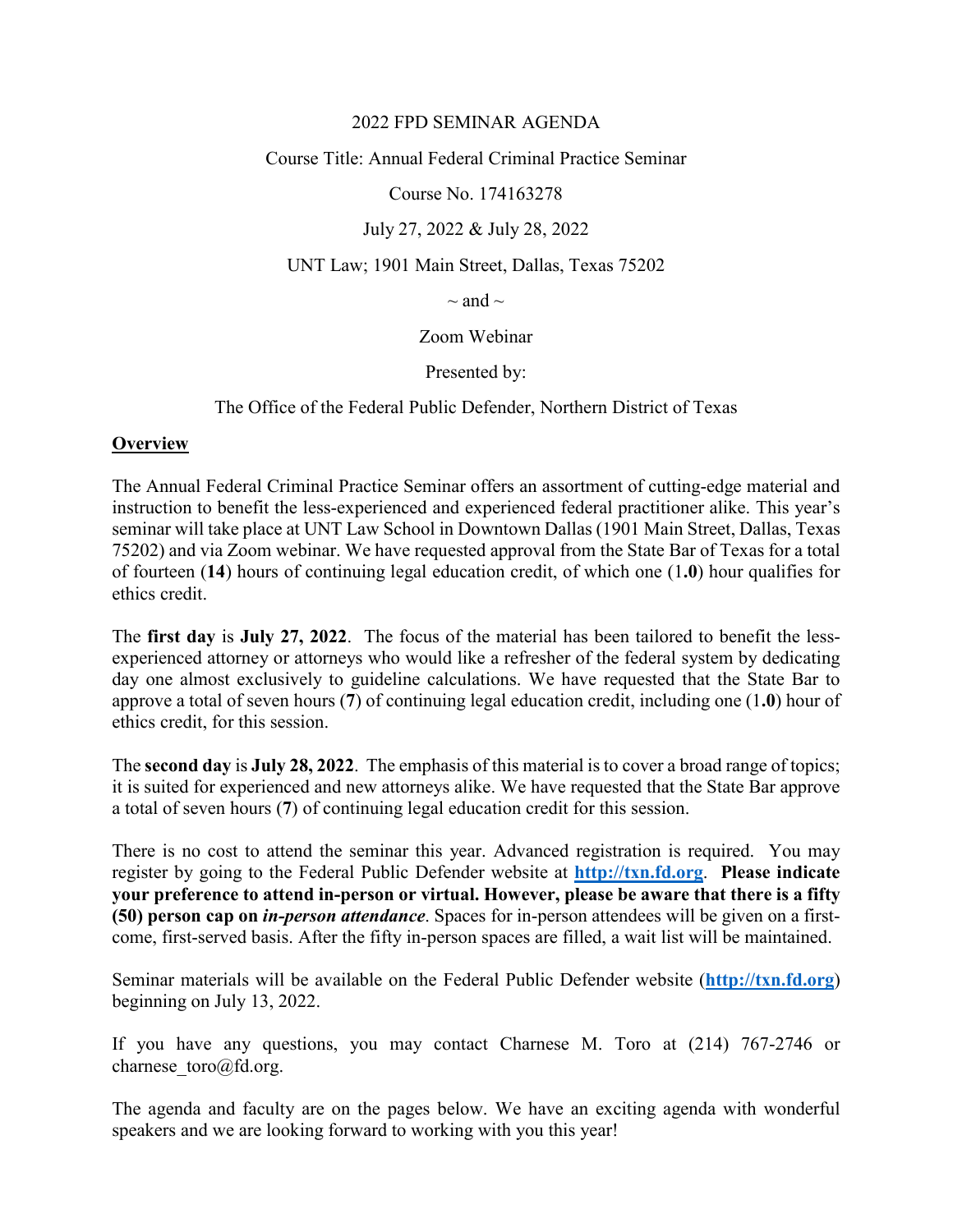#### **Agenda**

Day One - July 27, 2022

- 8:30-8:45 Opening Remarks
- 8:45-9:45 Making the Most of Your CJA Appointment Speakers: Kim Schaefer

This presentation will cover the scope and responsibilities of an appointment under the Criminal Justice Act, how to obtain authorizations for service providers, budgeting, and how to prepare vouchers that are more likely to be paid quickly and in full.

- 9:45-10:00 Break
- 10:00-11:00 Initial Appearances, Preliminary Hearings, and Detention Hearings Speaker: The Honorable Rebecca Rutherford, Magistrate Judge, Northern District Texas, Dallas Division

The preliminary stages of a federal criminal case are as important as every other stage of the case. As a Magistrate, Judge Rutherford routinely presides over initial appearances, preliminary hearings, and detention hearings; she will provide tips for federal practitioners to give their clients the best representation at these critical early stages of a case.

11:00-12:00 Case Law Update – Fifth Circuit and United States Supreme Court Speaker: Jessica Graf, AFPD

> This presentation will review recent significant decisions from the United States Supreme Court and the Fifth Circuit Court of Appeals related to federal criminal practice.

- 12:00-1:00 Lunch On Your Own
- 1:00-2:00 Introduction to Sentencing Statutory vs. Guideline Ranges Speakers: Matthew Wright, AFPD

This presentation will be a bird's eye view of federal sentencing according to the statutes and the guidelines. It is designed for the beginner and for those who need a new beginning. We will briefly cover determining the statutory maximum and minimum from the indictment, trying to calculate the offense level and criminal history category from the information typically provided in discovery, and negotiation strategies informed by this analysis.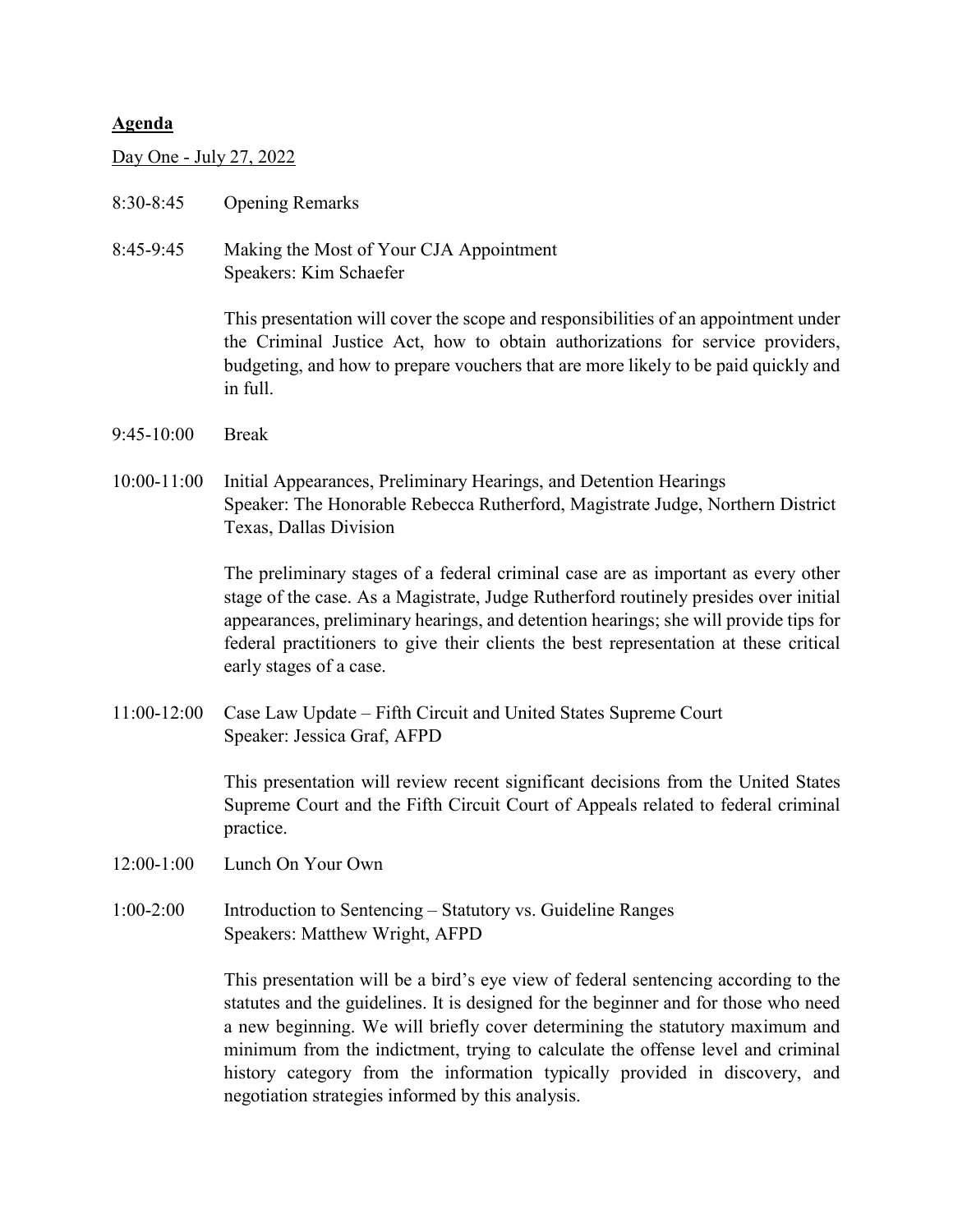| $2:00-3:00$   | Differences Between Federal and State Criminal Defense Practice<br>Speakers: Sarah Gunter, AFPD                                                                                                                                                                                                        |
|---------------|--------------------------------------------------------------------------------------------------------------------------------------------------------------------------------------------------------------------------------------------------------------------------------------------------------|
|               | The practice of federal criminal defense is vastly different from the practice of state<br>criminal defense. This presentation will detail some of the biggest differences<br>between federal and state criminal defense as well as provide tips for those who are<br>new to federal criminal defense. |
| $3:15 - 3:30$ | <b>Break</b>                                                                                                                                                                                                                                                                                           |
| 3:30-4:30     | Ethics and Attorney Mental Health*<br>Speaker: Mark Snodgrass                                                                                                                                                                                                                                          |
|               | This presentation will focus on keeping your bar card and your sanity post-Covid.                                                                                                                                                                                                                      |
| $4:30-5:30$   | Estimating BOP Security Classification and Requesting Facility Placement<br>Recommendations<br>Speaker: Sarah Gunter, AFPD                                                                                                                                                                             |
|               | We often hear attorneys make requests for a BOP placement recommendation for<br>their clients, but there are ways clients to help clients make an educated request.                                                                                                                                    |

This presentation will show the formula used by the BOP to determine security classifications; it will also show how to use the security classification estimation and occupational training directory to assist client's in deciding which facility they want to request.

Day Two – July 28, 2022

- 8:30-8:45 Opening Remarks
- 8:45-9:45 Restitution Speaker: Brandon Beck, AFPD

While the sentence of imprisonment is rightfully in the front of the mind of the client and attorney, a restitution award can have an enormous impact on a client's life once they are released. This is particularly prominent in cases involving fraud and cyber-crimes. To make matters worse, the law of restitution can be difficult, both at the trial and appellate level. This presentation will work through the fundamental principles of restitution law with an eye toward contemporary issues.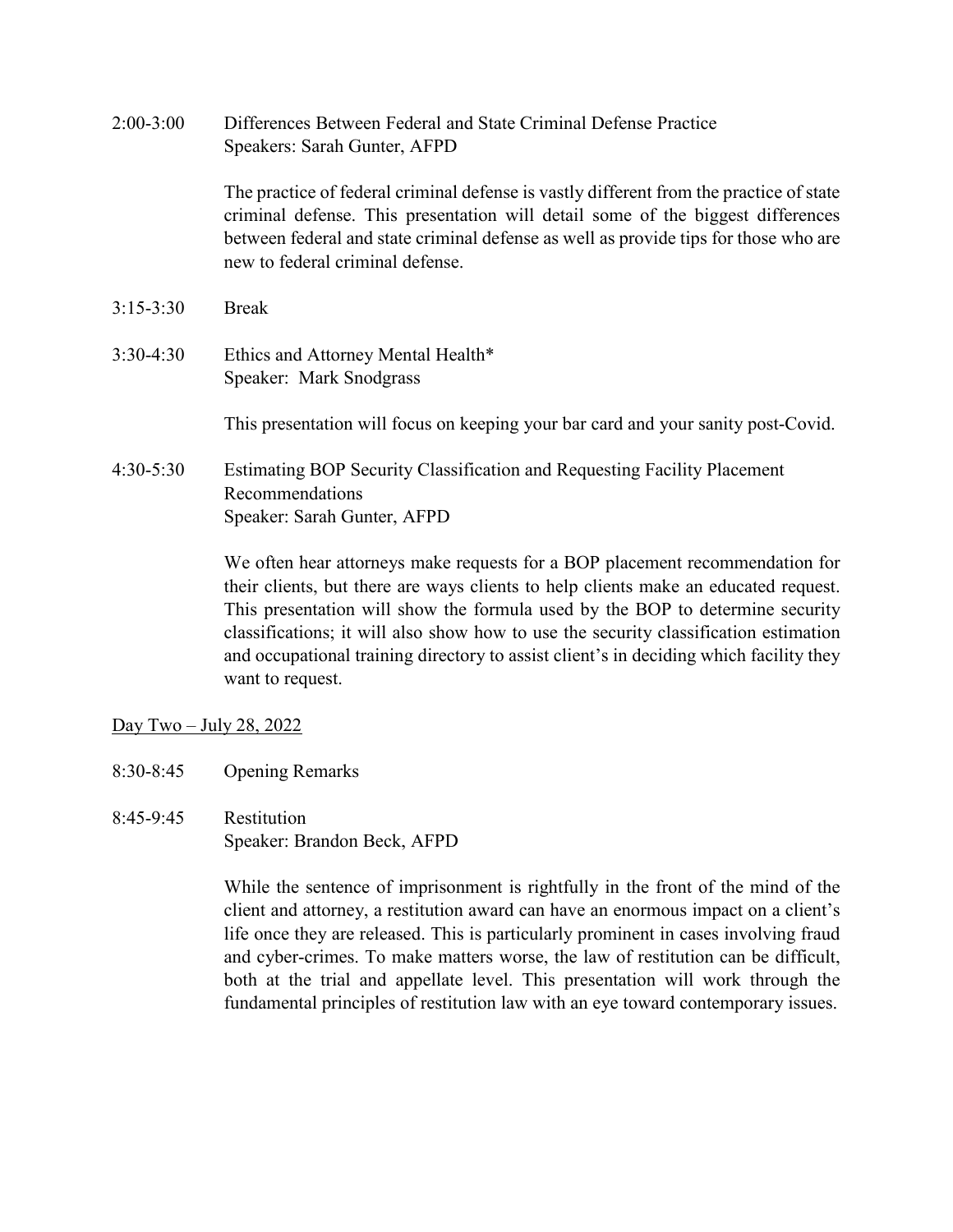9:45-10:45 Substantive Reasonableness and Sentencing Hearings Speaker: T.W. Brown, AFPD

> What makes a sentence substantively unreasonable? The Fifth Circuit recognizes three types of errors that will render a sentence unreasonable in light of the sentencing factors outlined in 18 U.S.C. § 3553(a). This presentation reviews each type of error and provides real-world examples from the Fifth Circuit and elsewhere to flesh out their meaning. The goal of this presentation is to help participants identify and preserve specific substantive-reasonableness objections.

- 10:45-11:00 Break
- 11:00-12:00 Nothing but a Good Time Speakers: Michael King

This presentation will focus on the pitfalls of time calculation by the Bureau of Prisons.

- 12:00-1:00 Lunch On Your Own
- 1:00-2:00 Representing People with Mental Health Disabilities Speaker: Elizabeth Kelley

Ms. Kelley will describe the role of mental disabilities for people accused of crimes throughout every stage of the criminal process: from arrest through interrogation, bond, competency and sanity evaluations, plea negations, trial, sentencing and mitigation, through post-conviction proceedings. Additionally, she will provide guidance for working with mental health experts including the selection process, what information to provide and how to most effectively use the expert.

2:00-3:00 Vicarious Trauma Speaker: Cori Hill

> The research is clear: those in the helping professions often experience trauma *vicariously* when exposed to the difficult challenges of those they help. This session will explore the phenomenon, its impact (e.g., compassion fatigue and burnout), and strategies public defenders can use to be effective *and* emotionally well attorneys.

3:00-3:15 Break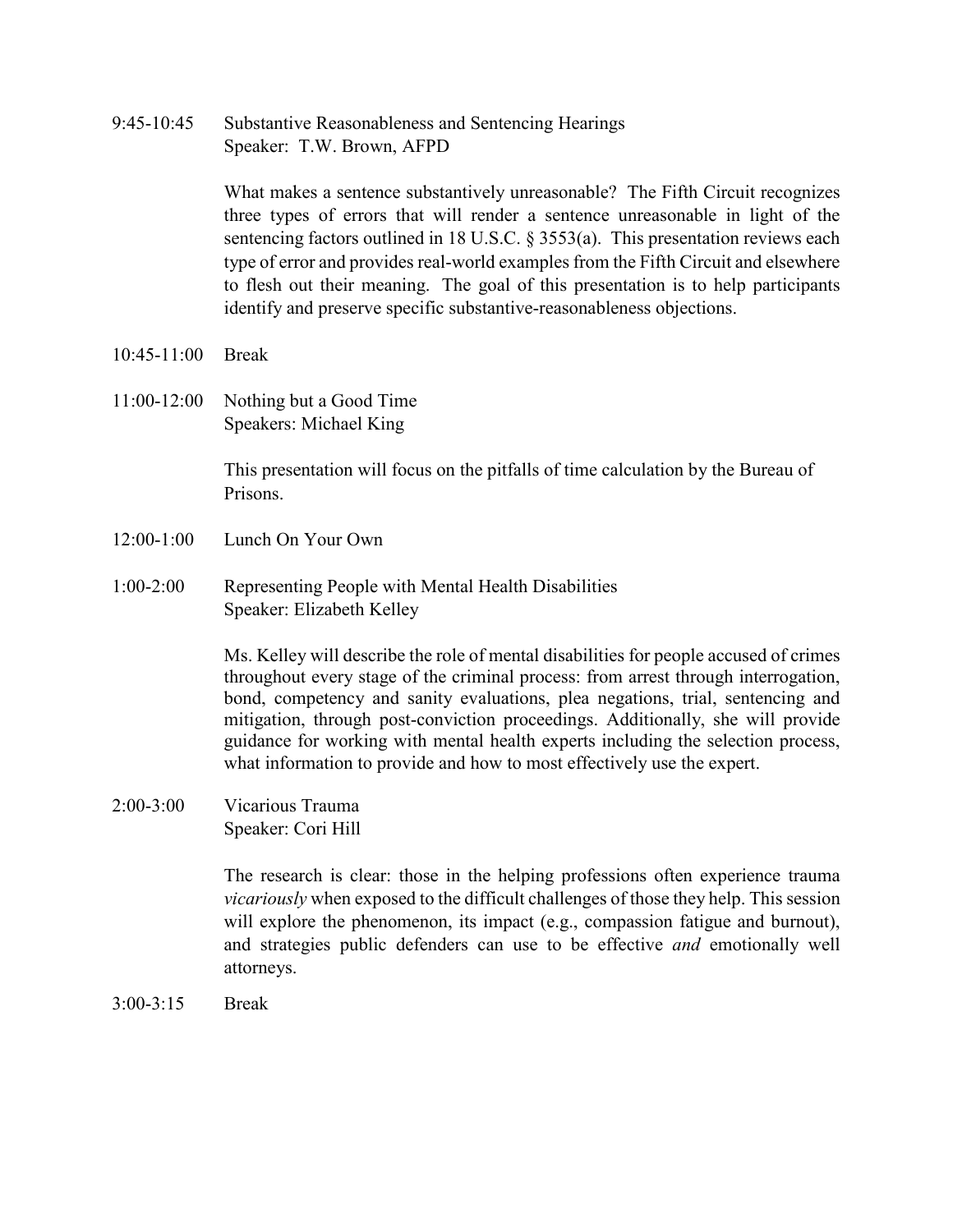3:15-4:15 Judiciary Sentencing Information (JSIN) Speaker: Tina Woehr

> Data has become increasingly relevant to our sentencing practice. In 2022, the US Sentencing Commission dramatically revamped JSIN, its newest interactive data tool, which has started appearing in some PSRs. This session starts with an introduction to JSIN, as well as the recent 2022 changes to JSIN's inputs and outputs. We then discuss thinking critically about the tool, as well as how the overhauled JSIN tool may affect defense strategies at sentencing. We close by considering when to use data offensively in your sentencing practice (and beyond!), and we introduce additional resources for attorneys facing data dilemmas.

4:15-5:15 Career Offender and ACCA for New Attorneys Speaker: Joel Page, AFPD

> Clients with serious prior criminal history may be exposed to draconian sentences under the Armed Career Criminal Act and the Career Offender Guideline. So missing a possible enhancement at the plea stage can be an extraordinarily unpleasant surprise; missing a sentencing objection can be a life altering event. Joel will walk you through the basic principles that inform these enhancements as well as recent controlling precedents that include or exclude prior offenses as triggering predicates. He will help you predict when enhancements will apply early in your assessment of the case, and fight them when you can.

\*Denotes presentations that are expected to contain ethics

# **FACULTY BIOGRAPHIES**

#### **Brandon Beck**

Brandon Beck has worked in the appellate section of the Federal Public Defender's Office for the Northern District of Texas since 2015. He also teaches legal writing at the Texas Tech University School of Law. In 2019, he argued and won *United States v. Davis* before the United States Supreme Court.

#### **T.W. Brown**

T.W. Brown is an Assistant Federal Public Defender and works in the Fort Worth division. He graduated from the University of Arkansas School of Law in May 2013 and joined the FPD's office in January 2015. He spent a few years in the trial division and has been in appeals since May 2019. If you have any questions about his presentation, you can reach T.W. at Taylor W\_Brown@fd.org.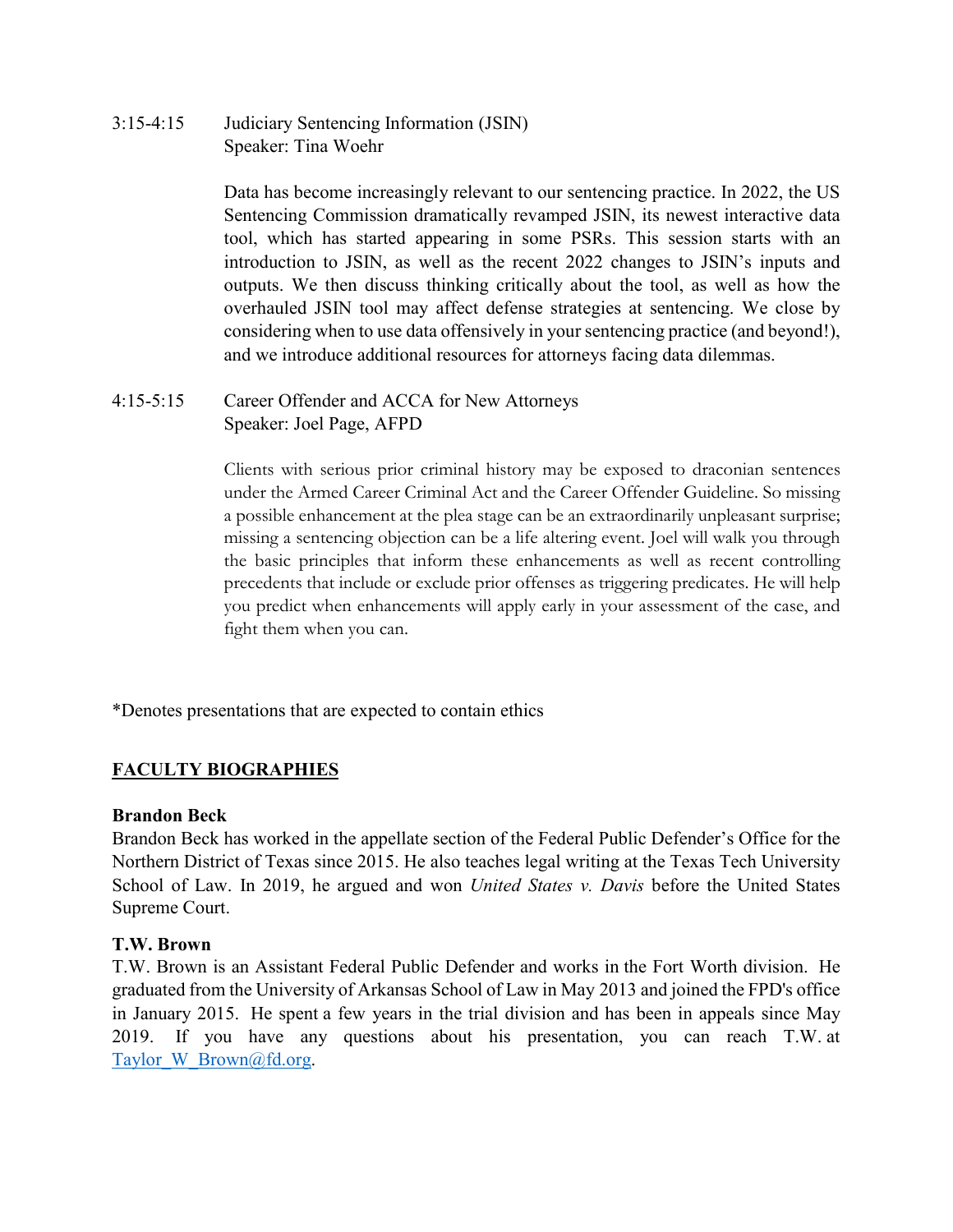#### **Jessica Graf**

Jessica Graf is an AFPD in the Appellate Division. She joined the FPD's Office in 2015 after clerking for The Honorable Cathy Cochran and The Honorable David Newell at the Texas Court of Criminal Appeals. During her time with the office, Jessica has represented clients in the trial and appellate divisions as well as the Capital Habeas Unit. Jessica graduated *summa cum laude*  from Texas Tech School of Law in 2014.

#### **Sarah Gunter**

Sarah Gunter has been an Assistant Federal Public Defender in the Lubbock Division since 2018. Prior to that, she spent 11 years in private practice, doing state and federal criminal defense. Her journey to the practice of criminal defense took a brief detour when she spent 5 years as an assistant district attorney in Lubbock. She just finished her  $10<sup>th</sup>$  year as an adjunct professor for the Texas Tech University School of Law, where she teaches Trial Advocacy.

#### **Cori Hill**

Cori Hill is a licensed professional counselor (LPC), licensed marriage and family therapist (LMFT), and nationally certified counselor (NCC). She is the owner and clinical director of Chill Counseling where she helps clients across Texas navigate trauma, anxiety, relationships, and work stress and burnout.

### **Elizabeth Kelley**

Elizabeth Kelley is a criminal defense lawyer with a nationwide practice focused on representing people with mental disabilities. Her family settled in the Palouse Country of Washington Territory in 1872, and she was born and raised in Spokane. She returned to the Inland Northwest in 2012. Elizabeth co-chairs the Criminal Justice Advisory Panel of The Arc's National Center on Criminal Justice and Disability. She is the editor of Representing People with Mental Disabilities: A Practical Guide for Criminal Defense Lawyers (2018); Representing People with Autism Spectrum Disorders: A Practical Guide for Criminal Defense Lawyers (2020); Representing People with Dementia: A Practical Guide for Criminal Defense Lawyers (scheduled 2022), and co-editor of Suicide and Its Impact on the Criminal Justice System (2021), all published by the American Bar Association (ABA). She is active in the ABA, serving on the Council of the Criminal Justice Section, the Editorial Board of Criminal Justice Magazine, the Commission on Disability Rights, and the ABA President's Working Group on Building Trust in the American Justice System. She served as a Non-Governmental Organization Observer on behalf of the ABA of the Military Commission Hearings at Guantanamo in 2019. Elizabeth served three terms on the board of the National Association of Criminal Defense Lawyers (NACDL), chaired its Mental Health as well as Membership Committees, and is a Life Member. She served on the Problem-Solving Courts Task Force and Body Camera Task Force. She traveled to Liberia in 2009 and 2014 as part of a delegation sponsored by the U.N. Commission on Drugs and Crime and NACDL to train that country's criminal defense bar. She lectures across the United States as well as abroad on the intersection of mental disabilities and the criminal justice system. Elizabeth is the Secretary of the Washington Chapter of the Federal Bar Association, serves on the Editorial Board of *The Federal Lawyer*, and has regularly reviewed books for *The Federal Lawyer* since 2005. Elizabeth is admitted to the U.S. Supreme Court, the Sixth and Ninth Circuits, the Northern District of Ohio, the State of Ohio, and numerous other jurisdictions pro hac vice. She served as President of the Spokane Symphony and has completed her 200- and 500- hour Yoga certifications.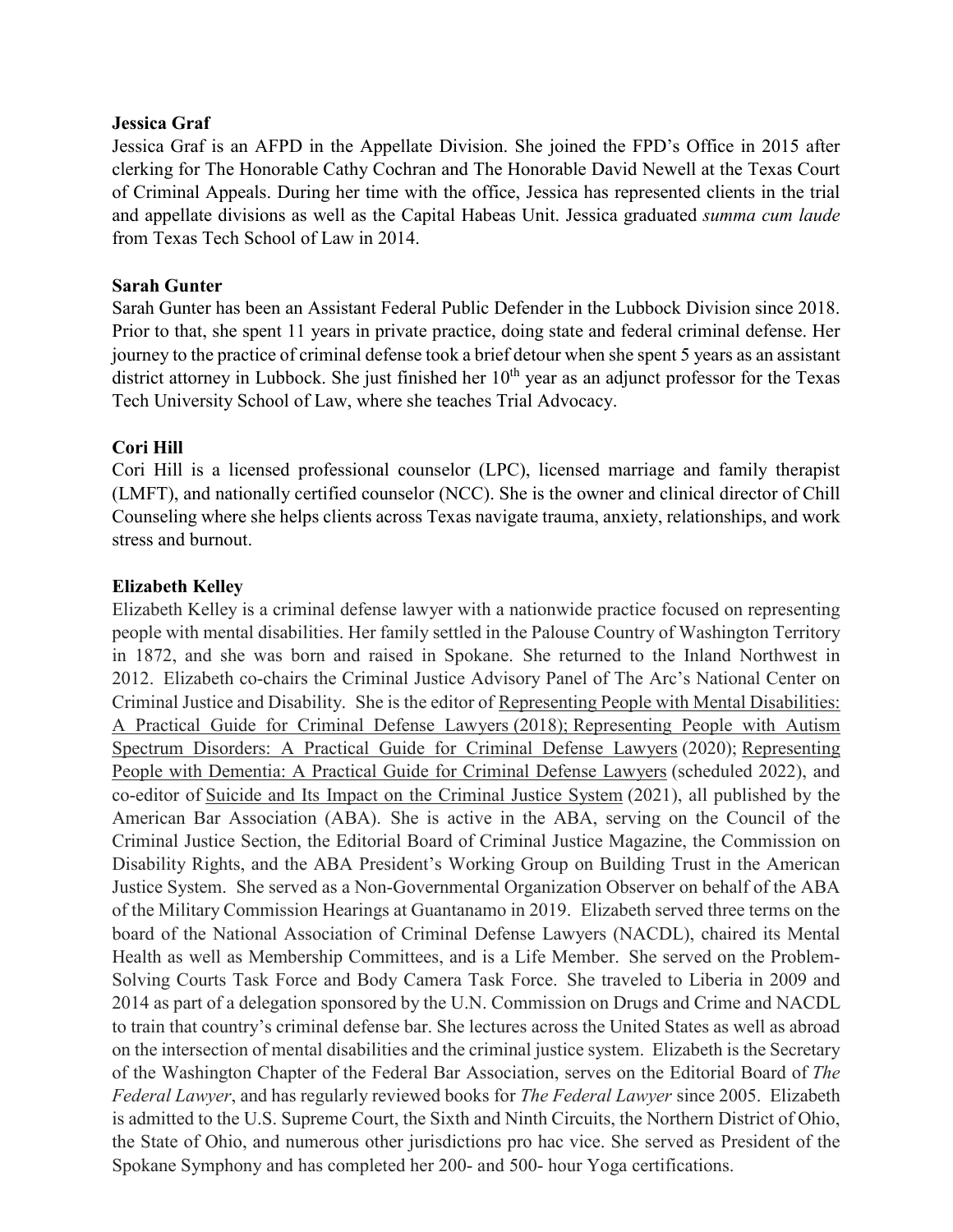### **Michael King**

Michael King graduated from the Texas Tech School of law in 2006. After spending a short time as a solo practitioner, Michael joined the Federal Public Defenders Office. While a public defender, he obtained "not guilty" verdicts in Lubbock and Amarillo. Michael left the Defender's office in 2016 and reopened King Law where he continues a steady criminal practice throughout west Texas.

### **Joel Page**

Joel Page has worked in the Federal Public Defender's office in Dallas since 2004. He started as a Research and Writing Attorney, became an Assistant Federal Public Defender in 2007, and now serves as the supervisor of the Appellate Division. He's written over 900 briefs to the Fifth Circuit, secured a merits opinion from the US Supreme Court in the client's favor in *Charles Earl Davis v. United States*, and helped write merits briefs for three of the office's cases that went to the Supreme Court.

## **Honorable Rebecca Rutherford**

Rebecca Rutherford is a United States Magistrate Judge for the Northern District of Texas in Dallas, where she presides over a busy trial docket and hears both civil and criminal matters. Prior to taking the bench, Judge Rutherford practiced law at Thompson & Knight, LLP and worked as a judicial law clerk in the Northern District of Texas. Judge Rutherford attended SMU School of Law, where she was a member of the Barristers and an Articles Editor for the SMU Law Review Association. She graduated second in her class, magna cum laude, and was elected to the Order of the Coif. Judge Rutherford also attended Southern Methodist University as an undergraduate, earning a B.A. in History, summa cum laude, with Honors in the Liberal Arts. Judge Rutherford is a member of the State Bar of Texas, as well as various bar associations and Inns of Court. She is an adjunct professor at Texas A & M Law School and a frequent presenter at CLE events and bench bar conferences.

## **Kim Schaefer**

Kim Schaefer has spent the last three years as an Attorney Advisor for the Northern District of Texas. In that role, she assists the court and private counsel in CJA-related matters, including attorney appointments, the authorization of service providers, budgeting, and voucher payment processing. Kim also works on internal administrative matters, attorney discipline issues, court history, and educational outreach. She is the 2022 recipient of the Nancy Garms Memorial Award from the State Bar of Texas for outstanding contribution to law-focused education in Texas. Prior to assuming her role as Attorney Advisor, Kim was a Death Penalty Law Clerk in the Northern District for nine years. Before embarking on her career with the federal court, Kim was an Assistant District Attorney in Dallas County for thirteen years and was named Appellate Prosecutor of the Year in 2010. She was admitted to practice before the Supreme Court of the United States in 2005 and has been certified by the Texas Board of Legal Specialization in Criminal Appellate Law since 2012. She earned a B.S. with honors from the University of Houston in 1988 and a J.D. with honors from George Washington University four years later. Kim was born and raised on the south shore of Long Island, New York, and is married to a thirdgeneration Texan. When the weather permits, Kim can be seen riding her bicycle to work. In her spare time, she volunteers for her daughter's scout troop and indulges a passion for food history. Kim and her husband operate a medieval-themed food concession in Bastrop County, Texas.